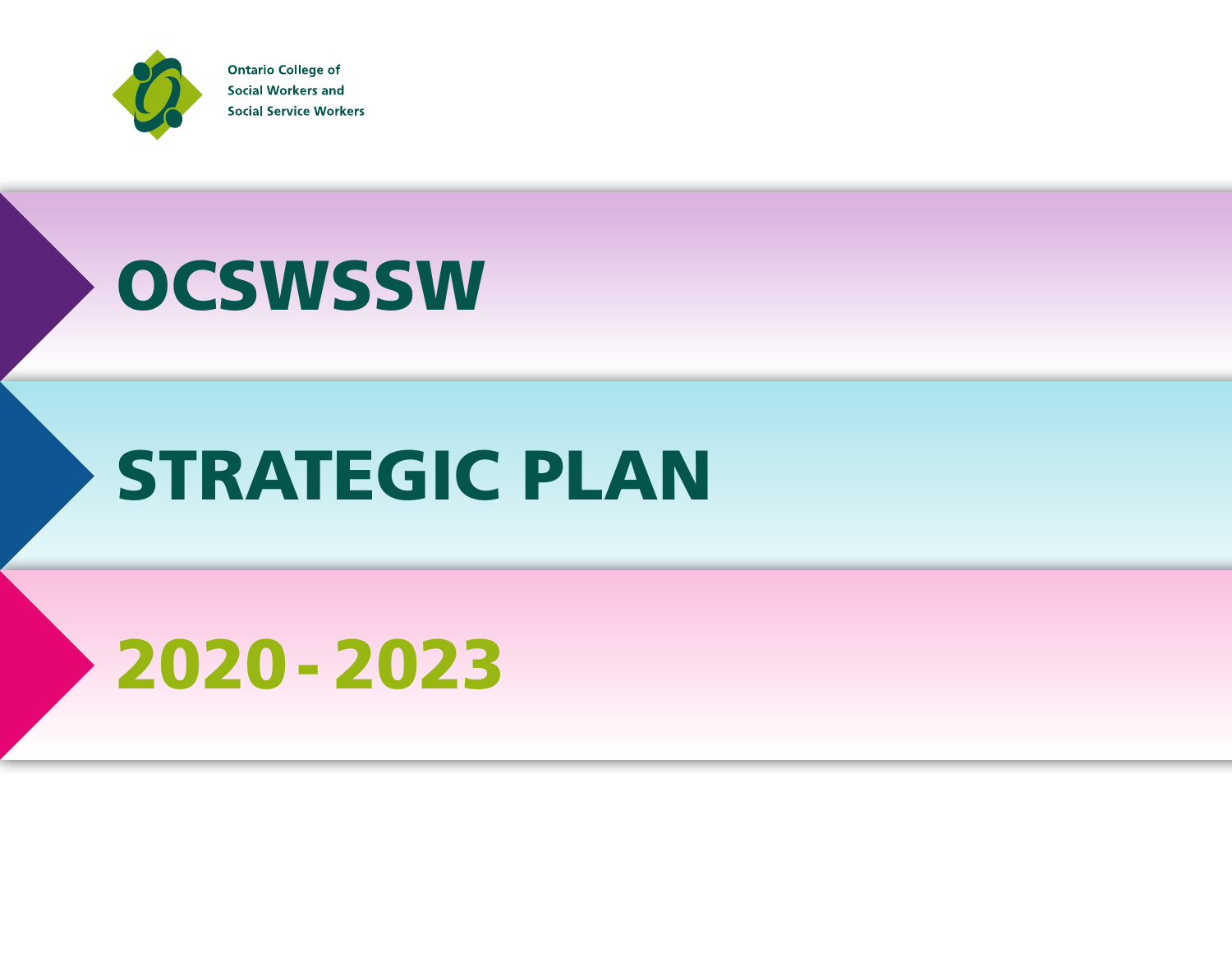#### PRIORITIES FOR 2020-2023

- Uphold Ethical and Professional Practice
- Strengthen Stakeholder Engagement and Government Relations
- Increase Diversity, Equity and Inclusion
- Enhance Regulatory Effectiveness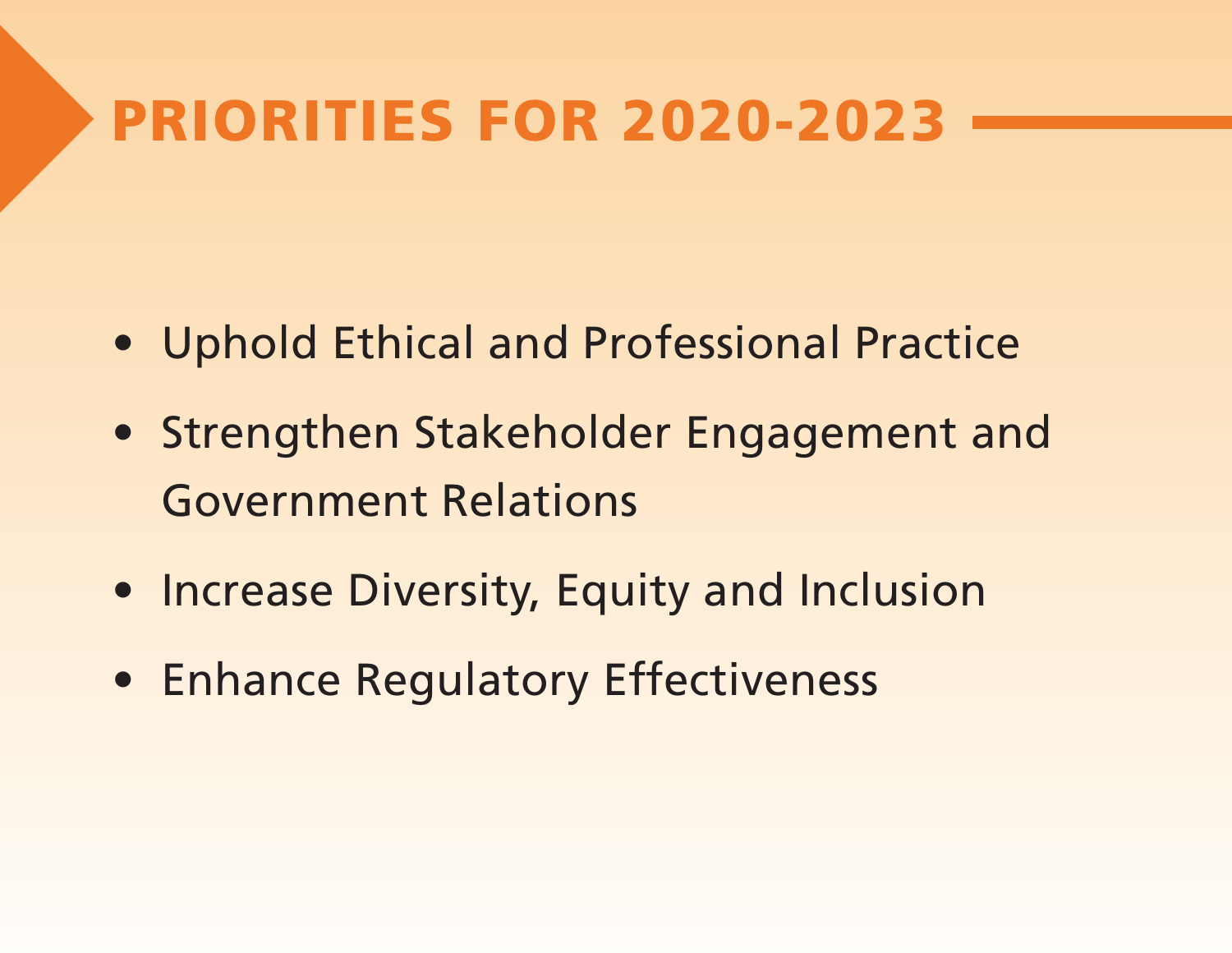### EVOLVING PRIORITIES

#### 2016

- Strengthen Stakeholder and Public Awareness
- Uphold Ethical and Professional Practice
- Maintain Effective Governance
- Achieve Regulatory **Effectiveness**

#### 2020

- Uphold Ethical and Professional Practice
- Strengthen Stakeholder Engagement and Government Relations
- Increase Diversity, Equity and Inclusion
- Enhance Regulatory Effectiveness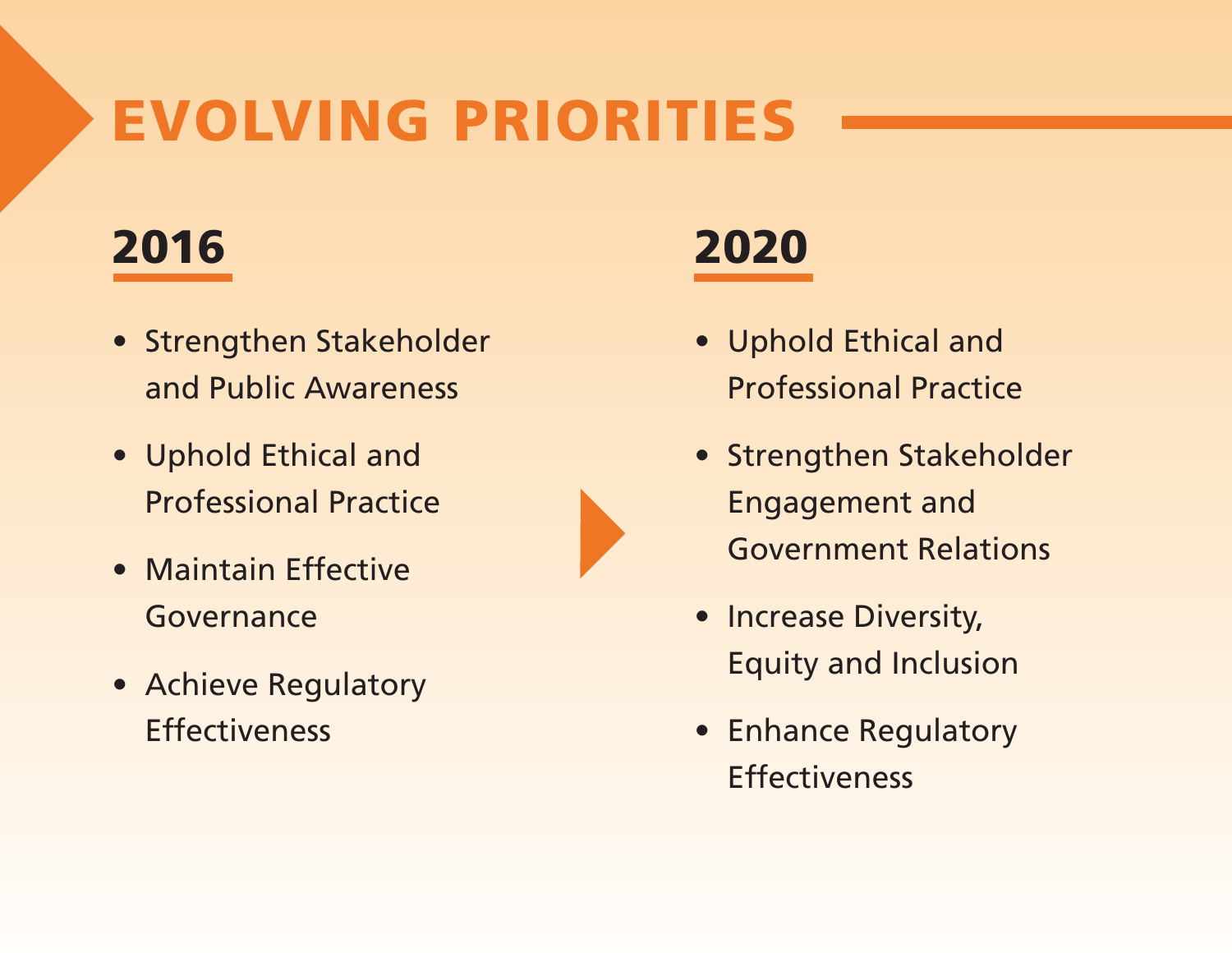#### PROCESS

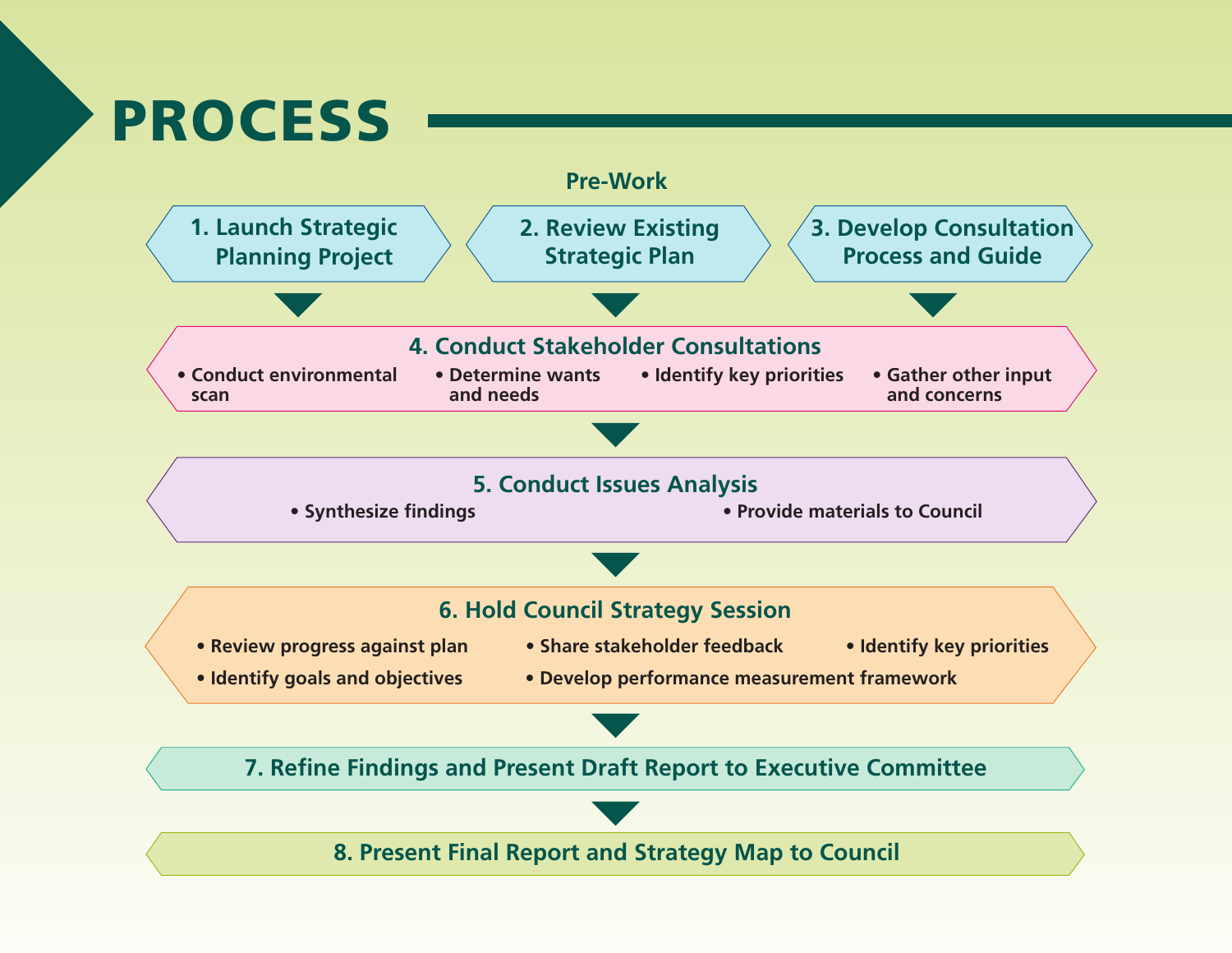#### MISSION

The OCSWSSW protects the interest of the public by regulating the practice of social workers and social service workers and promoting ethical and professional practice.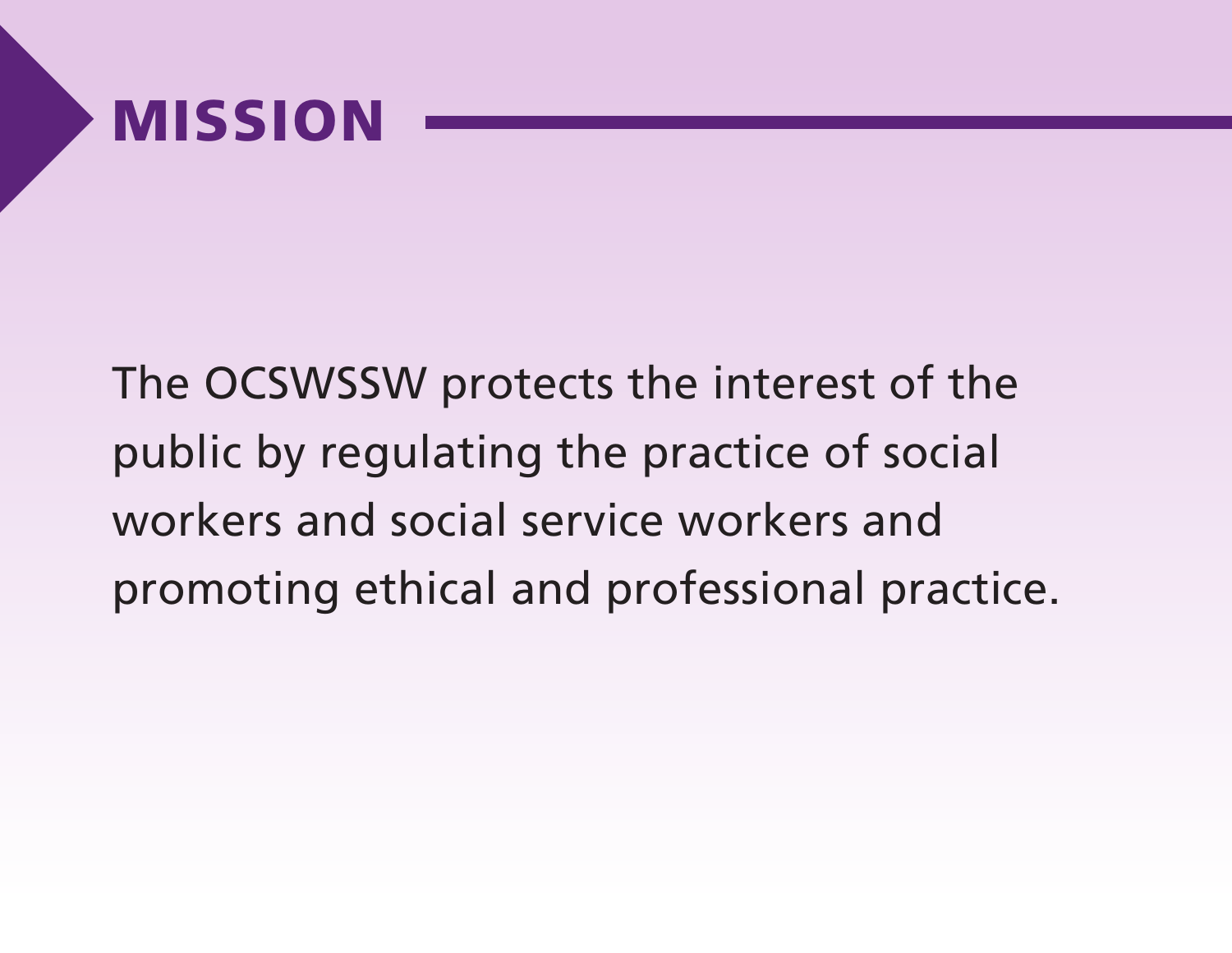### VISION

**The Ontario College of Social Workers and Social Service Workers strives for organizational excellence in its mandate in order to: serve the public interest; regulate its members; and be accountable and accessible to the community.** 

#### **We have achieved this vision when:**

- Everyone eligible is registered with the College.
- All stakeholders have a clear understanding of the role and importance of the College and the value of registration.
- Social workers and social service workers have an enforceable scope of practice.
- We have a strong and engaged Council.
- We are a recognized opinion leader in the sector and the larger regulatory community.
- There is a standardized exam for entry to practice for social service work and social work.
- There is a fully integrated technological platform to increase transparency of College business and processes to promote public protection.
- Only registered members use the protected titles.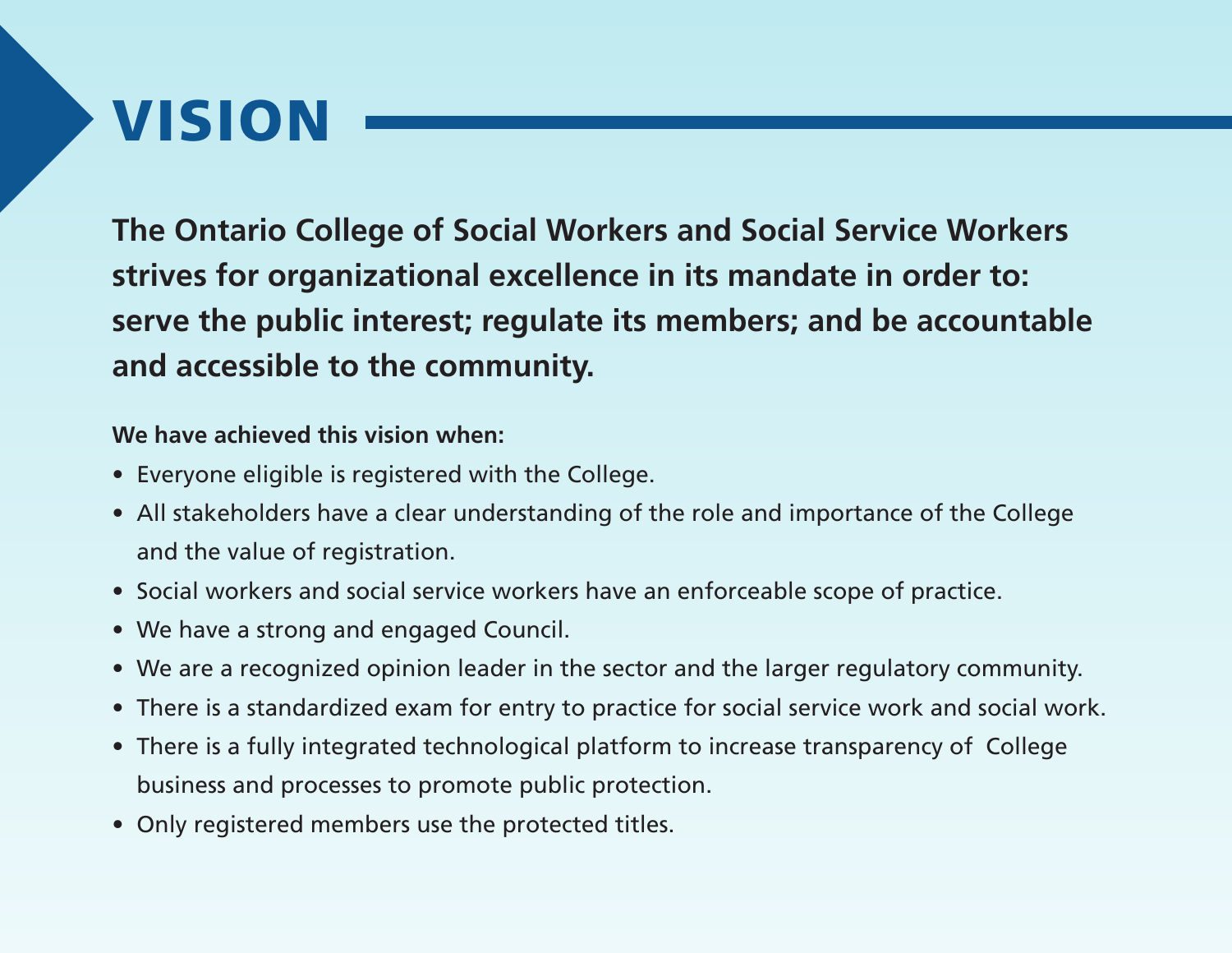#### CORE VALUES

- Respect
- Fairness and Transparency
- Efficiency and Effectiveness
- Leadership and Accountability
- Ethical Conduct
- Caring Communities